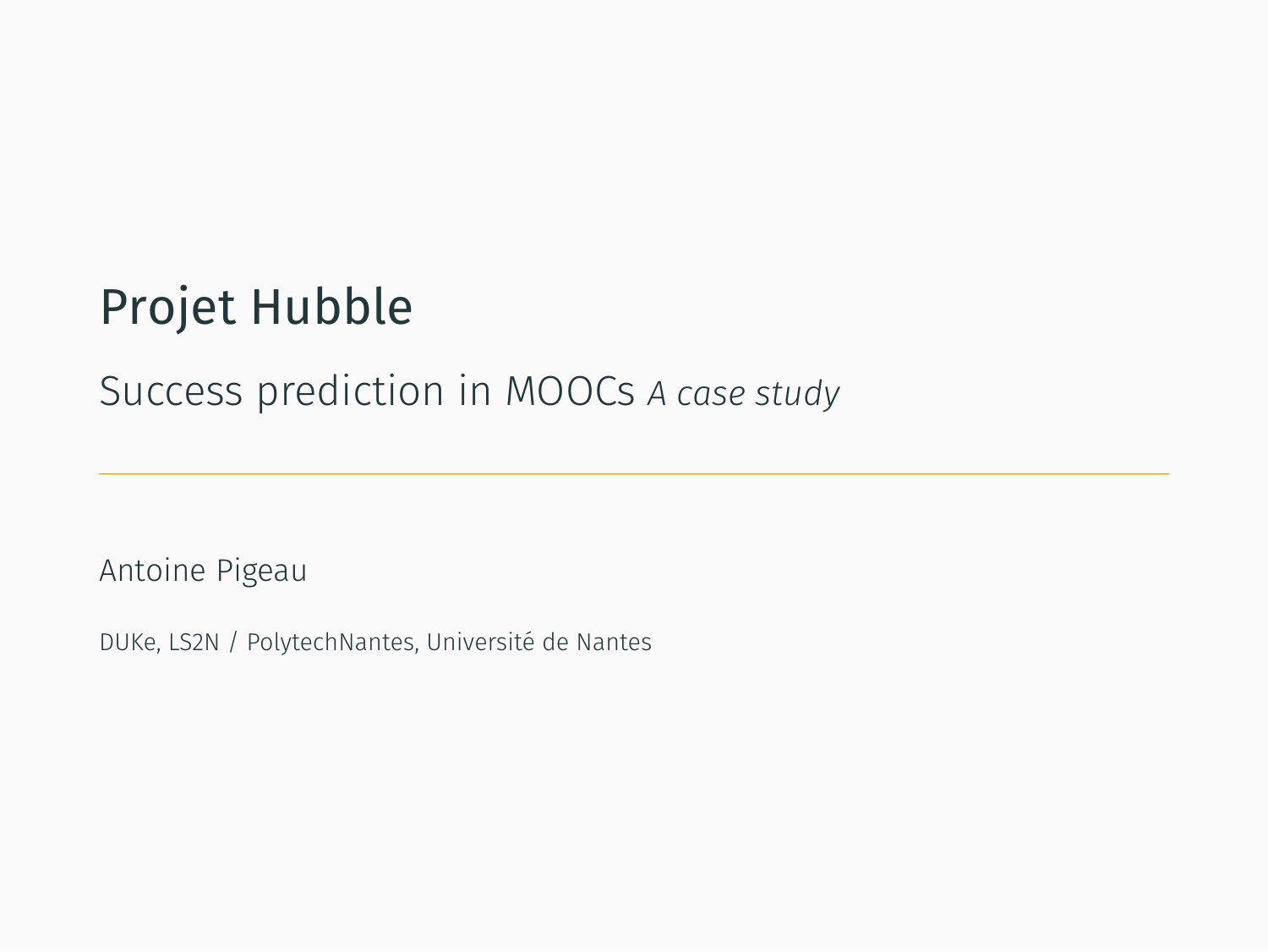#### Projet Hubble - 2015/2019

- LIP6, LIRIS, LIG, IFE, STEF, LIUM, labSTICC, LS2N
- Analysis of learner traces
- Open Classrooms (12 courses)

### Success Prediction

- which indicators ?
- which model ?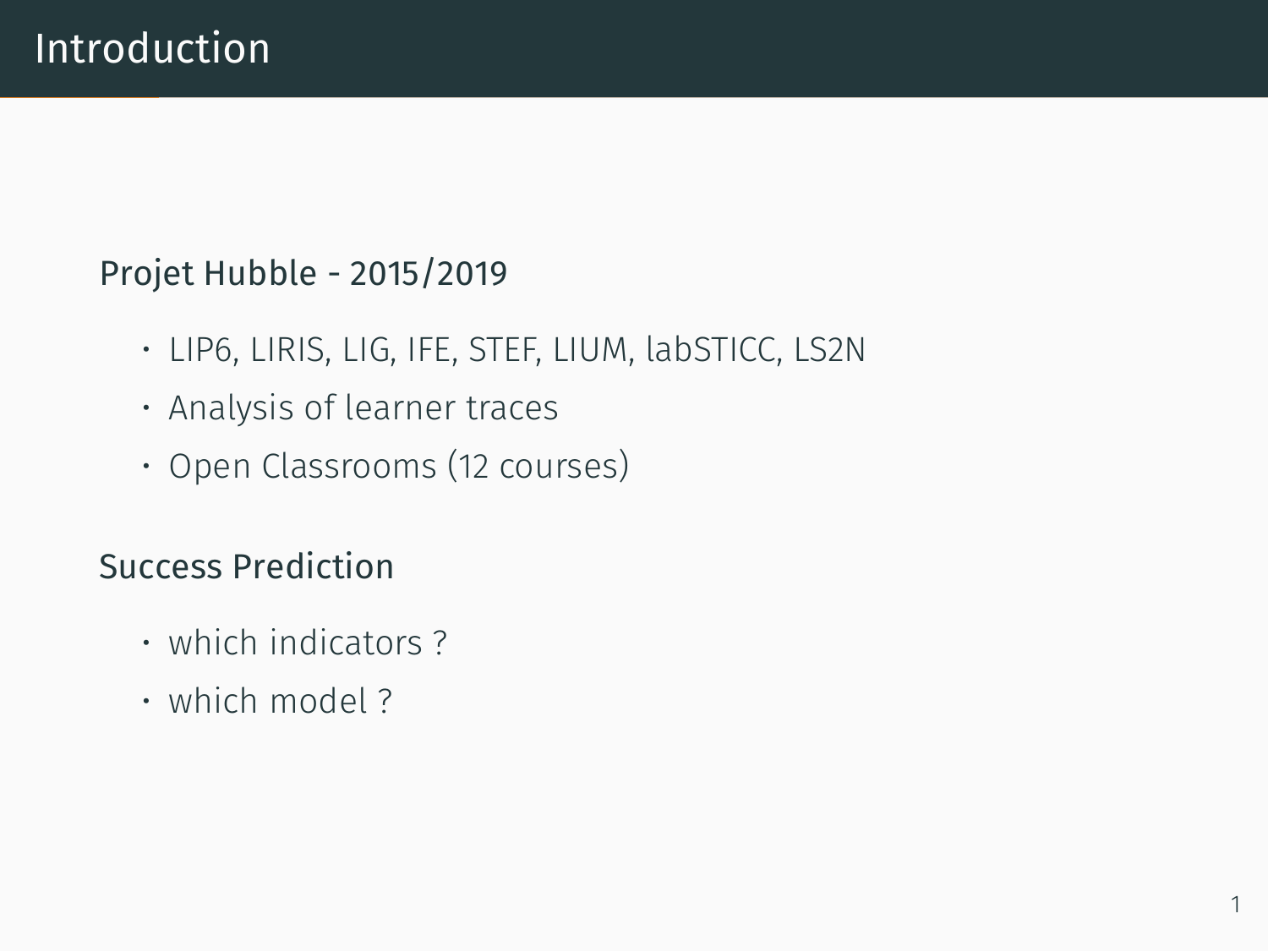## **Outline**

[Dataset](#page-3-0)

[Features](#page-5-0)

[Models](#page-6-0)

[Experiments](#page-7-0)

[Conclusion](#page-8-0)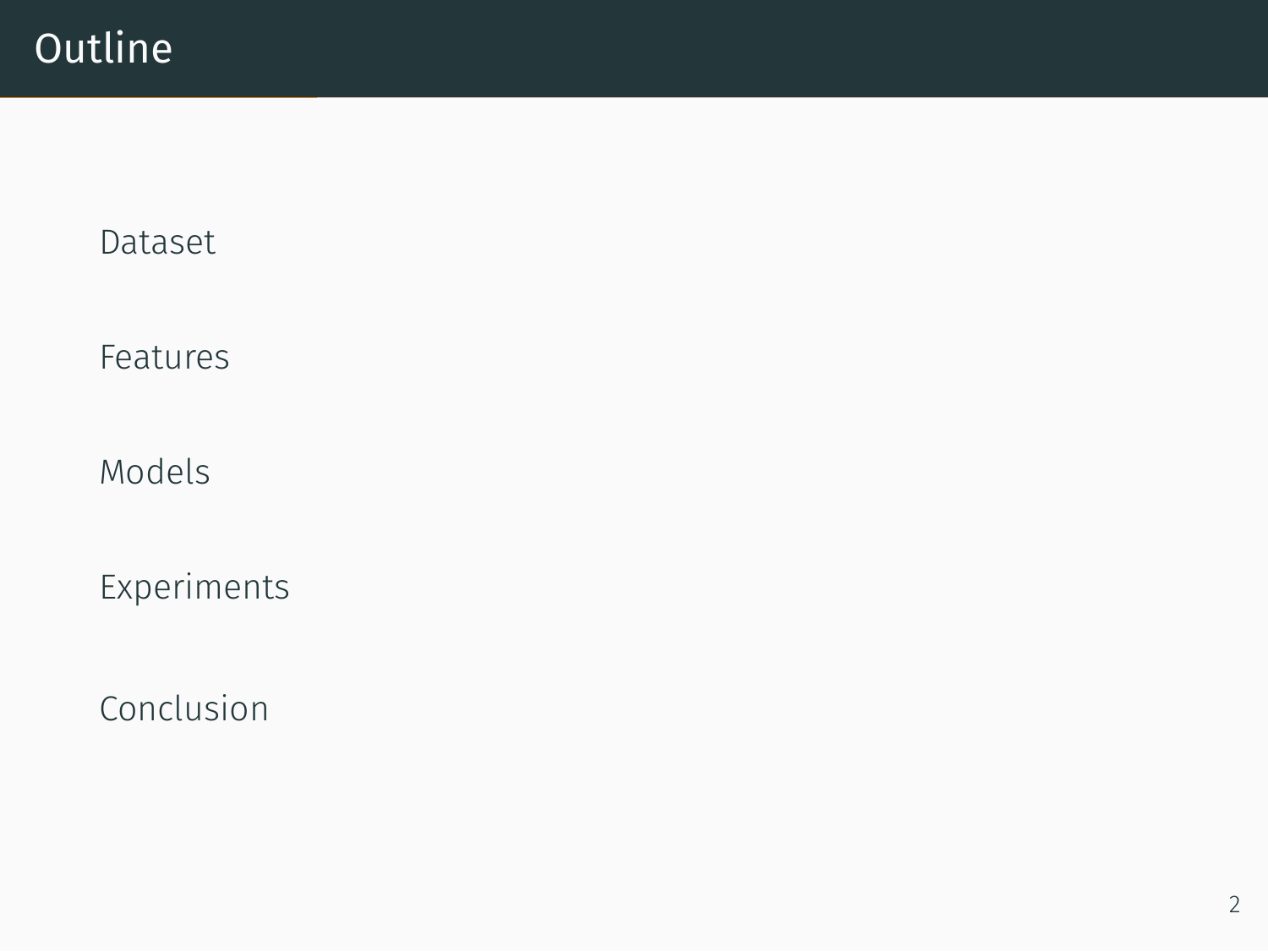## <span id="page-3-0"></span>Click stream dataset

• massive, open and online

• asynchronous

• no-stakes

• heterogeneous

| Name           | # users | # pass     | # fail      |
|----------------|---------|------------|-------------|
| Java           | 7761    | 34 (0%)    | 7727 (100%) |
| XML            | 855     | 10 (1%)    | 845 (99%)   |
| <b>Ionic</b>   | 960     | 46 (1%)    | 914 (99%)   |
| Rubys          | 149     | 5(3%)      | 144 (97%)   |
| Node JS        | 2227    | 81(4%)     | 2146 (96%)  |
| Arduino        | 2487    | 115 (5%)   | 2372 (95%)  |
| Bootstrap      | 8402    | 727 (8%)   | 7675 (92%)  |
| Audace Entr.   | 225     | 26 (12%)   | 199 (88%)   |
| JavaScript     | 8105    | 1803 (22%) | 6302 (78%)  |
| Gestion Projet | 1808    | 666 (36%)  | 1142 (64%)) |
| Twitter        | 817     | 328 (40%)  | 489 (60%)   |
| Web            | 7947    | 3502 (44%) | 4445 (56%)  |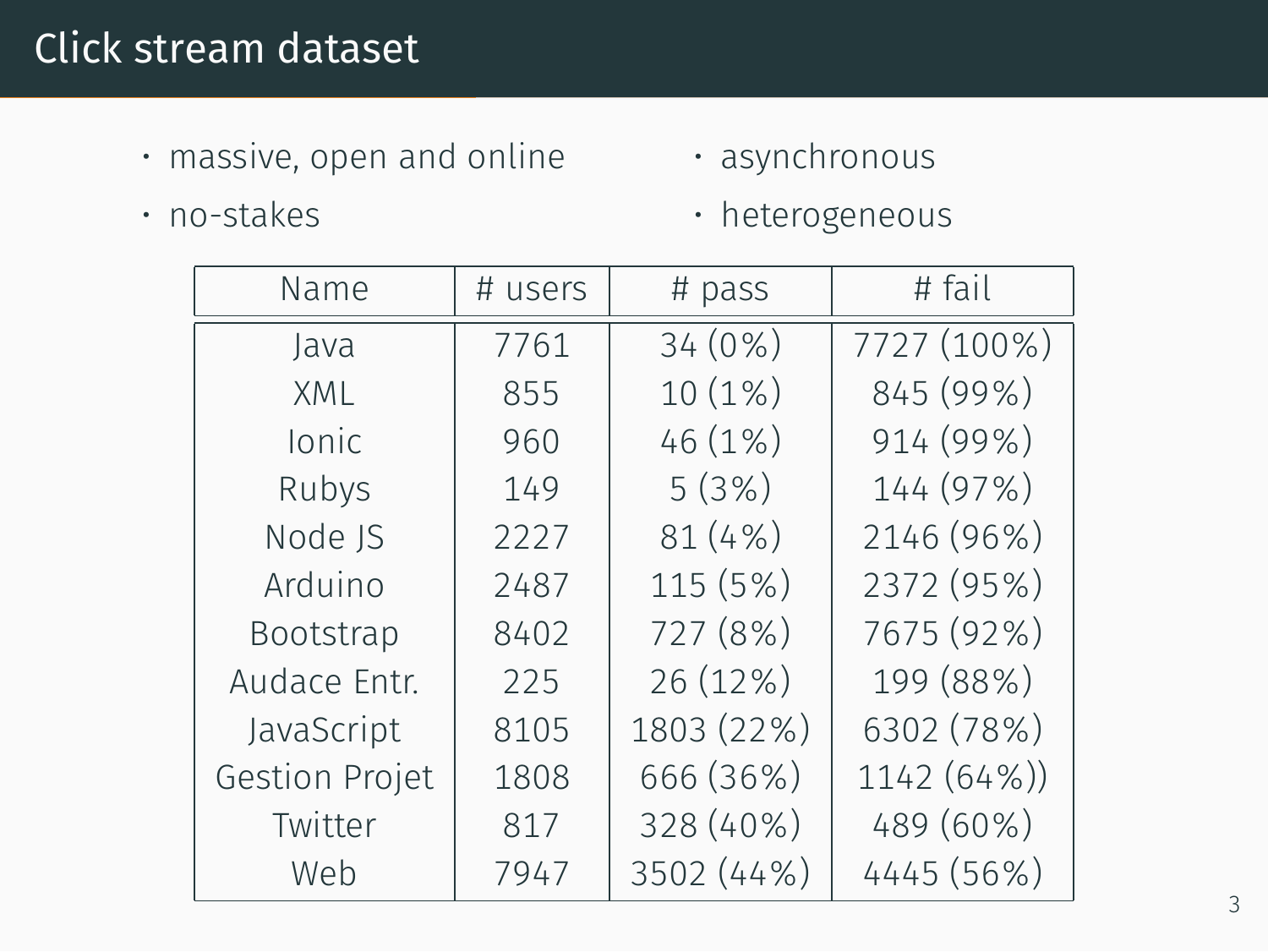| idUser           |          | idCourse   idResource   start |           | end       |
|------------------|----------|-------------------------------|-----------|-----------|
| 00.43e54 2778161 |          | 17529                         | $04 - 11$ | $04 - 11$ |
|                  |          |                               | 21:19:08  | 21:37:44  |
| $\cdots$         | $\cdots$ | $\cdots$                      | $\cdots$  | $\cdots$  |

#### Groups

- passing group: average grade equal *≥* 70/100
- failing group: average grade equal *≤* 70/100 & dropout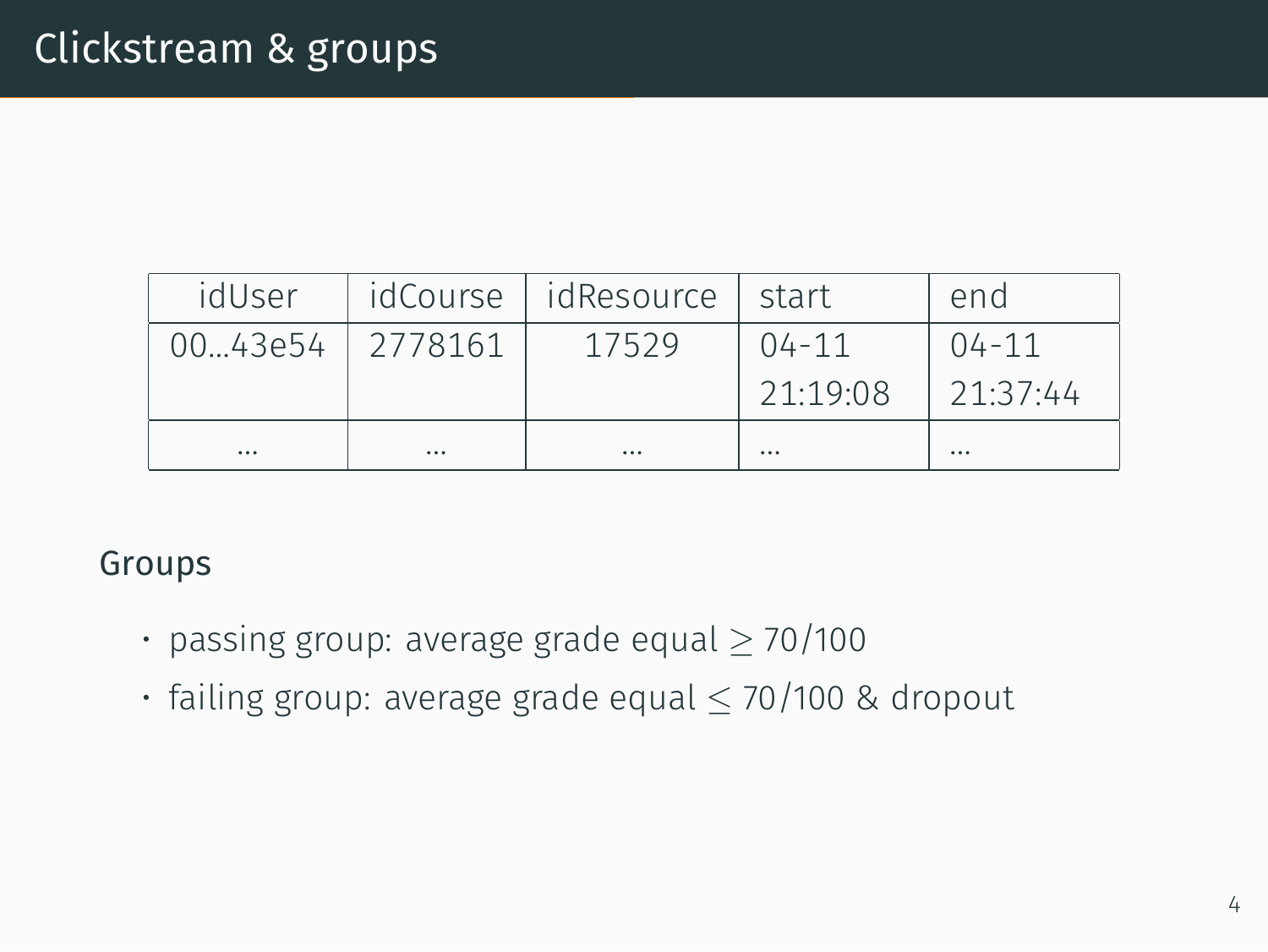### <span id="page-5-0"></span>Activity

- total duration
- duration per resource
- average session duration
- $\cdot$  average # events in session

### Regularity

• …

• from Boroujeni et al. [10]

## Inter-activity periods

- median of intertime
- duration before assessment
- # events before assessment
- # sessions before assessment
- …

## Assignment

• Marks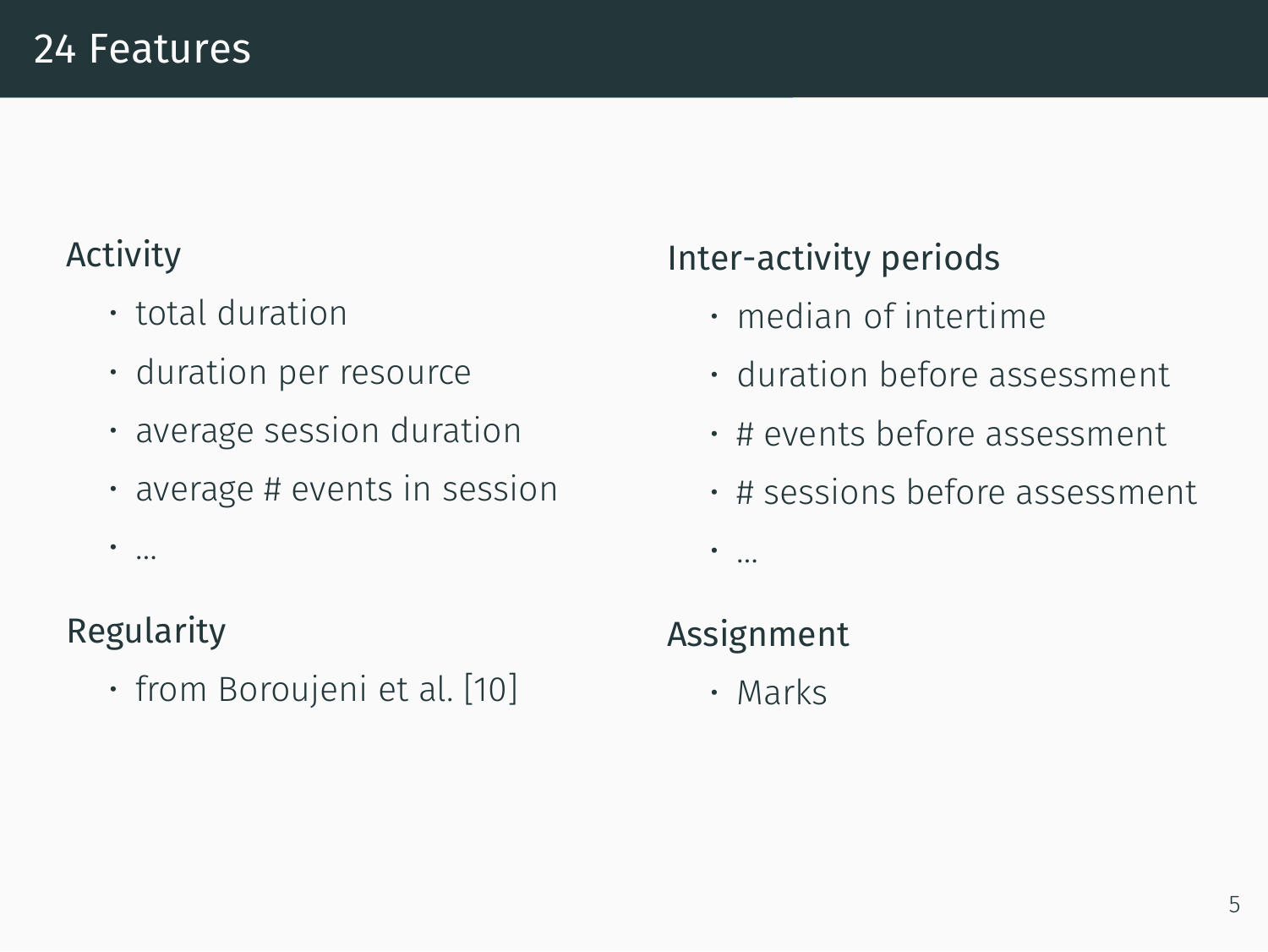### <span id="page-6-0"></span>Baseline approaches

- Random Forest
- AdaBoost
- SVM
- logistic regression
- dense neural network

## Temporal data mining

- LSTM neural network
- process mining
- sequence mining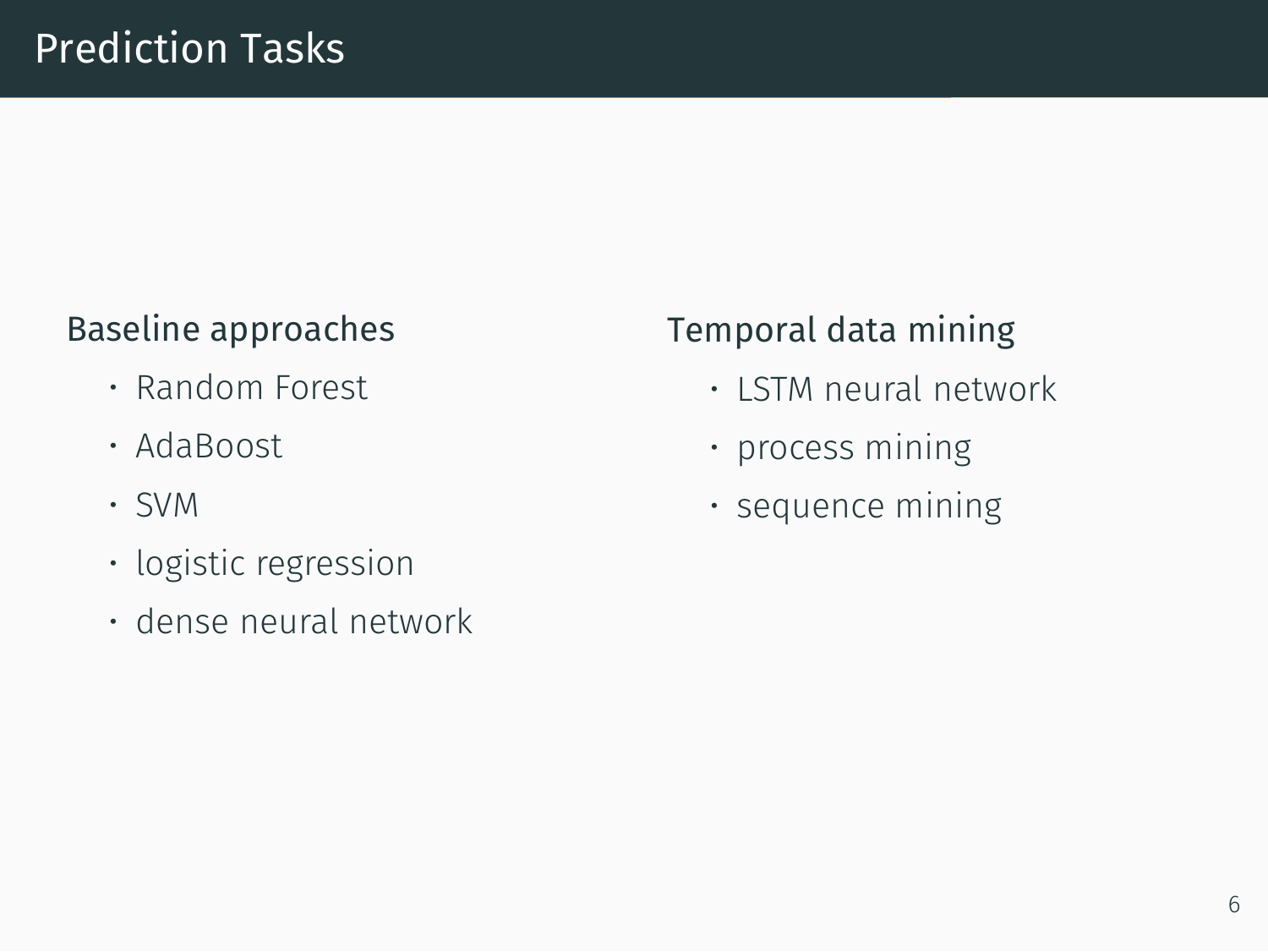<span id="page-7-0"></span>

|                | 25% |     |     | 50% |     |     |
|----------------|-----|-----|-----|-----|-----|-----|
|                | А.  | Р.  | F.  | А.  | Р.  | F.  |
| Random forest  |     | 28% | 96% |     |     | 96% |
|                | 91% |     |     | 93% | 36% |     |
| AdaBoost       | 91% | 41% | 94% | 93% | 48% | 95% |
| <b>SVM</b>     | 88% | 61% | 90% | 91% | 64% | 92% |
| Logistic Reg.  | 88% | 66% | 89% | 91% | 71% | 91% |
| Dense NN       | 91% | 37% | 94% | 93% | 47% | 95% |
| <b>LSTM</b>    | 90% | 38% | 93% | 91% | 47% | 93% |
| Process mining | 66% | 47% | 64% | 72% | 49% | 71% |
| Seg. mining    | 24% | 85% | 13% | 24% | 88% | 9%  |